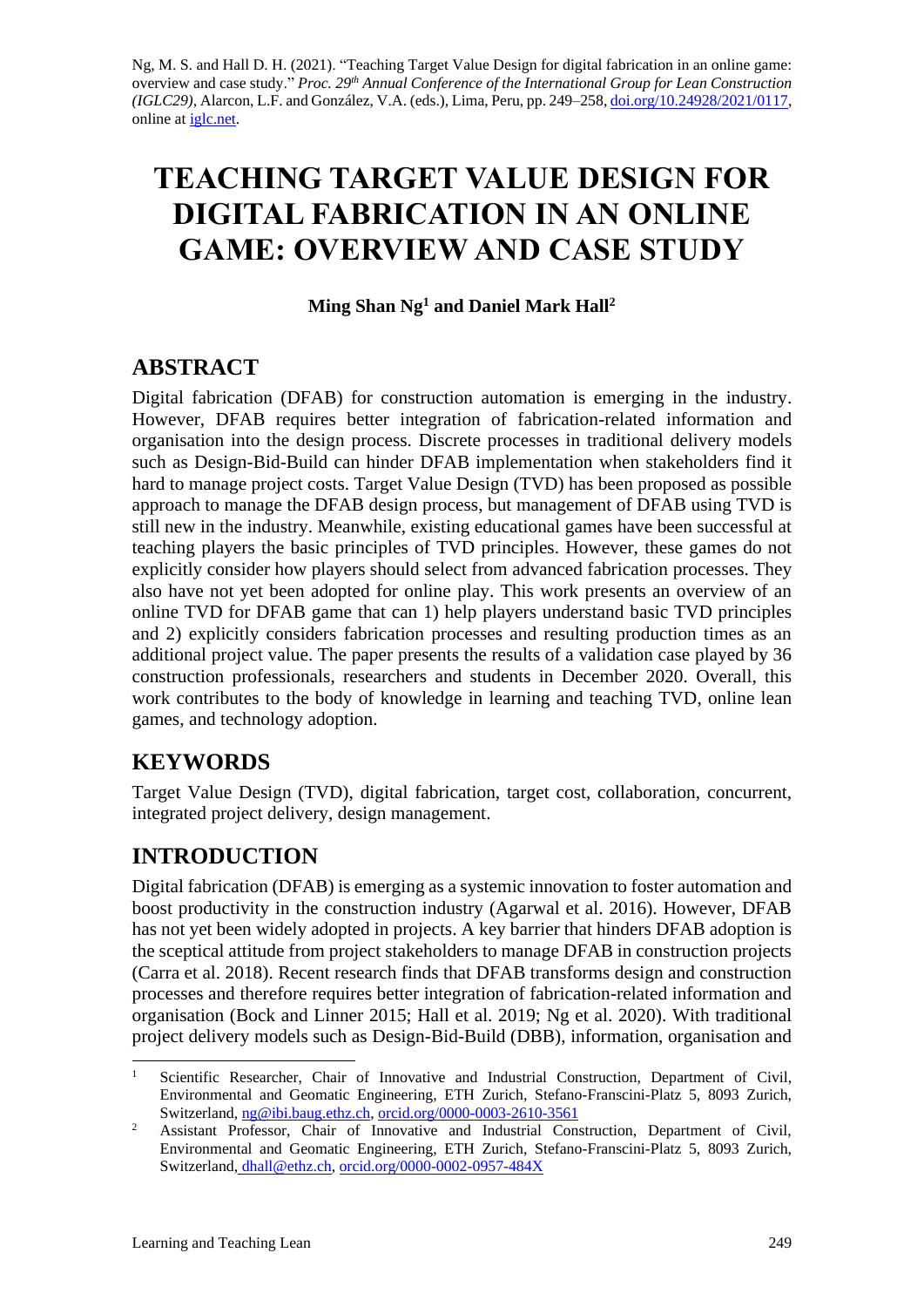process are discrete in design and construction. Stakeholders find it hard to manage project values such as costs and schedule without the knowledge of the construction process, in particular for management for novel technology implementation (Ballard 2011; Carra et al. 2018).

DFAB adoption could benefit from innovative design management approach such as the lean-based Target Value Design (TVD). TVD is lean-based approach that involves design based on detailed cost estimates (Macomber et al. 2007). TVD enables concurrent engineering, design-to-target-values and maximise values to project stakeholders (Ballard and Morris 2010; Miron et al. 2015; Tommelein and Ballard 2016; Ng and Hall 2019). However, TVD requires a radically different design management approach than found in traditional DBB projects. There is a need to educate project stakeholders about the key principles and mechanisms of TVD. To do this, the lean construction community often uses "the Marshmallow game" to teach TVD (Rybkowski et al. 2016). While the Marshmallow game has been very successful and should be considered a foundational building block for teaching TVD, two limitations relevant to this paper should be noted. First, the Marshmallow game does not translate well to an online environment, which was shown to be a need in the time of the COVID-19 pandemic. Second, the Marshmallow game does not explicitly consider the selection among advanced fabrication processes which may have a significant impact on project values such as schedule.

As an alternative, this paper presents the "Target Value Design for Digital Fabrication (TVDfDFAB) online game". This game aims to teach and leverage the use of DFAB in TVD in design. First, the paper presents an overview of the TVDfDFAB game. Next, the results of the validation in a case study undertaken in a master's degree class played by 36 industry experts, researchers and students in December 2020 at ETH Zurich in Switzerland. This is followed by the Discussion section with limitations of the game and this work, as well as the proposed future research. The work-in-progress version of the game has been published online for dissemination since November 2020 and openly accessible with the link in the footnote.<sup>3</sup>

### **POINT OF DEPARTURE**

#### **DESIGN FOR DIGITAL FABRICATION (DFAB) IN CONSTRUCTION**

DFAB refers to data-driven production which aims to improve productivity and efficiency through automation in fabrication processes (Agarwal et al. 2016). It requires fabrication information to be included in early stages of the design process. However, stakeholders often find it hard to incorporate DFAB information and organisation in discrete design and construction processes in, for example, DBB projects (Ng et al. 2020). This can lead to skeptical attitudes about DFAB innovations which can hinder adoption on construction projects (Carra et al. 2018). To address this, researchers have investigated novel design approaches for DFAB such as Design for Automation (DfA) (Bridgewater 1993) and Robot-Oriented Design (Bock and Linner 2015). Ng and Hall (2019) investigate the intersection of lean management with DfMA and DFAB to identify shared practices of concurrent engineering and design-to-target-values. These two keys practices seem critical to foster organisation, information and process integration and maximise values for project stakeholders on DFAB projects (Rybkowski 2009; Ng et al. 2020).

<sup>&</sup>lt;sup>3</sup> The work-in-progress (WIP) version of the game can be accessed here: [https://www.research](https://www.research-collection.ethz.ch/handle/20.500.11850/467162)[collection.ethz.ch/handle/20.500.11850/467162](https://www.research-collection.ethz.ch/handle/20.500.11850/467162)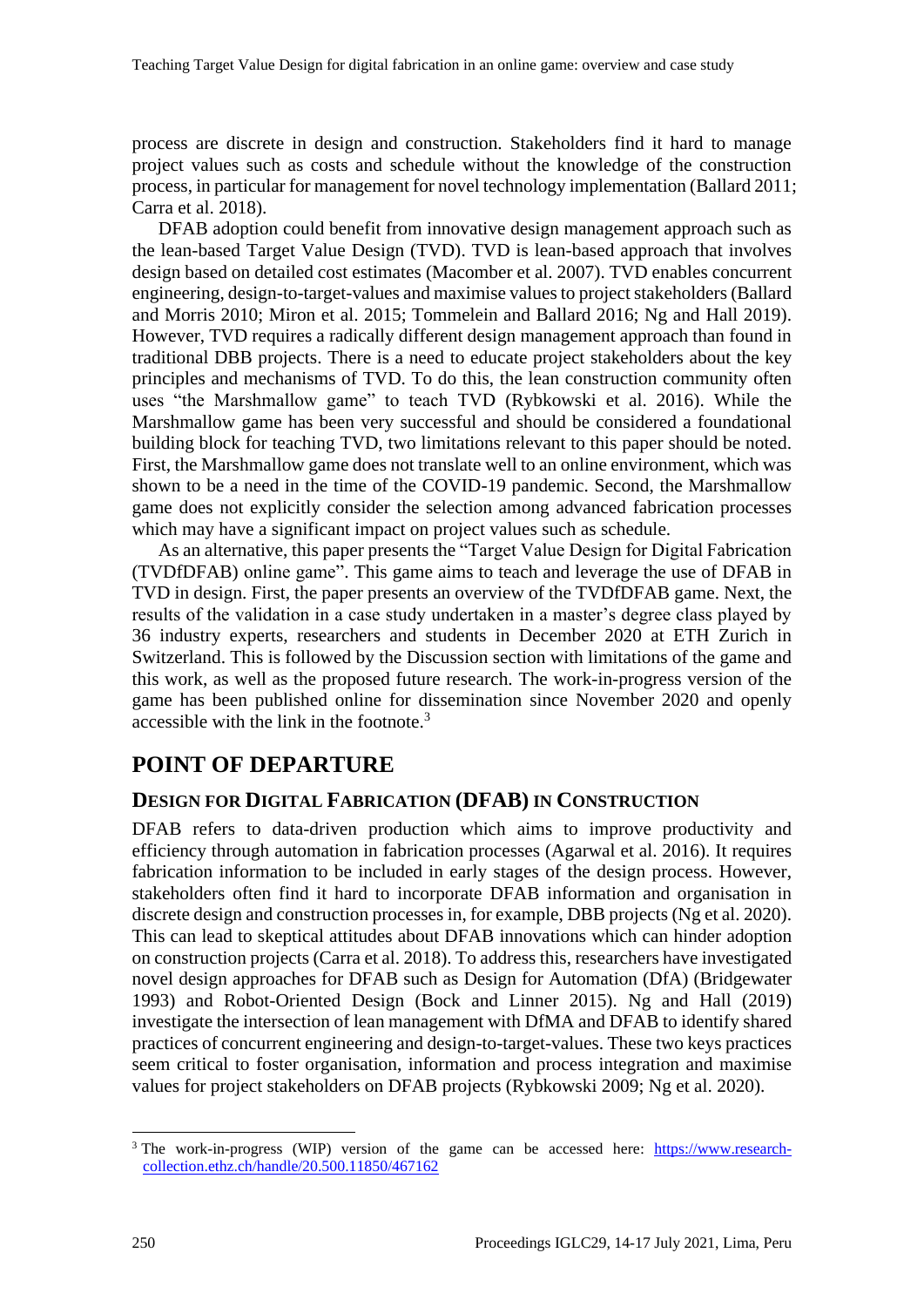### **TARGET VALUE DESIGN (TVD)**

TVD is an adaption of the original Toyota's target costing concept to construction industry (Zimina et al 2012). TVD was introduced to the construction industry by Macomber et al. (2007) and Ballard (2011). In many existing projects, TVD helps to maximise project values during the design process and could result in 15% to 20% below market price without compromises in quality and duration of the products and the processes (Rybkowski 2009; Zimina et al. 2012). To assist stakeholders to comprehend and adopt TVD principles in practice, the lean construction community has developed the "Marshmallow Game" presented by Rybkowski et al. (2016). In its 1-hour-20-minute version, players can experience outcome differences between a linear, silo-ed DBB design process in the first round, where no costing goals are specified, and an integrated, co-located TVD process in the second round. The materials to build the towers, time to complete the exercise, the Requests for Information (RFIs) and Change Orders during the design process are calculated. The Marshmallow game demonstrates value management in TVD in comparison with that in DBB design process (Rybkowski et al. 2016).

However, the marshmallow game simplifies the decision-making process to be exclusive of fabrication. Player are free to modify their procured materials in any way they wish with not cost implications. For example, there is no cost implication if players wish to cut up a straw into multiple smaller pieces or keep it as one single piece. While this is an intentional simplification made by the marshmallow game to avoid unneccesary complexity, it also does not reflect the reality of the considerations needed for adoption of DFAB on a construction project. Furthermore, to the authors' knowledge, no TVD games can yet be played online.

# **GAME DESCRIPTION**

The authors of this work developed this TVDfDFAB game, which aims to assist industry practitioners and students in the construction industry to comprehend TVD principles to manage project values during the design process using DFAB technology in the fabrication. Since DFAB is still in its early stage of implementation in the industry, not many industry practitioners and students have experience in the design process for DFAB. To ensure knowledge of DFAB is not a prerequisite to play the game, the authors adopted the design process in a commercial kitchen scenario. The intended connection between the kitchen scenario and the construction industry is described later in the paper.

To cope with the remote work and online teaching, the TVDfDFAB game can be played online via video conferencing platforms (e.g., Zoom) and with open-access cloudbased documents (in this case, Google Slides and Google Sheets). The game requires a presenter or moderator to control the rundown and to present the presenter's deck throughout the game. The game is composed of two successive rounds similar to the Marshmallow game. Round 1 is intended to reflect the traditional DBB design approach; Round 2 is intended to teach the benefits of the TVD approach. In each round, the players are given a set of the player's deck on Google Slides and the player's spreadsheet on Google Sheets.

#### **ROLES AND DELIVERABLES**

The game requires players to form groups of four. Each player in the group will play the role of an Artistic Chef, a Recipe Chef, an Executive Chef or a Restaurant Owner (Figure 1) throughout the game. In both rounds, all teams have the same goal to design a plate of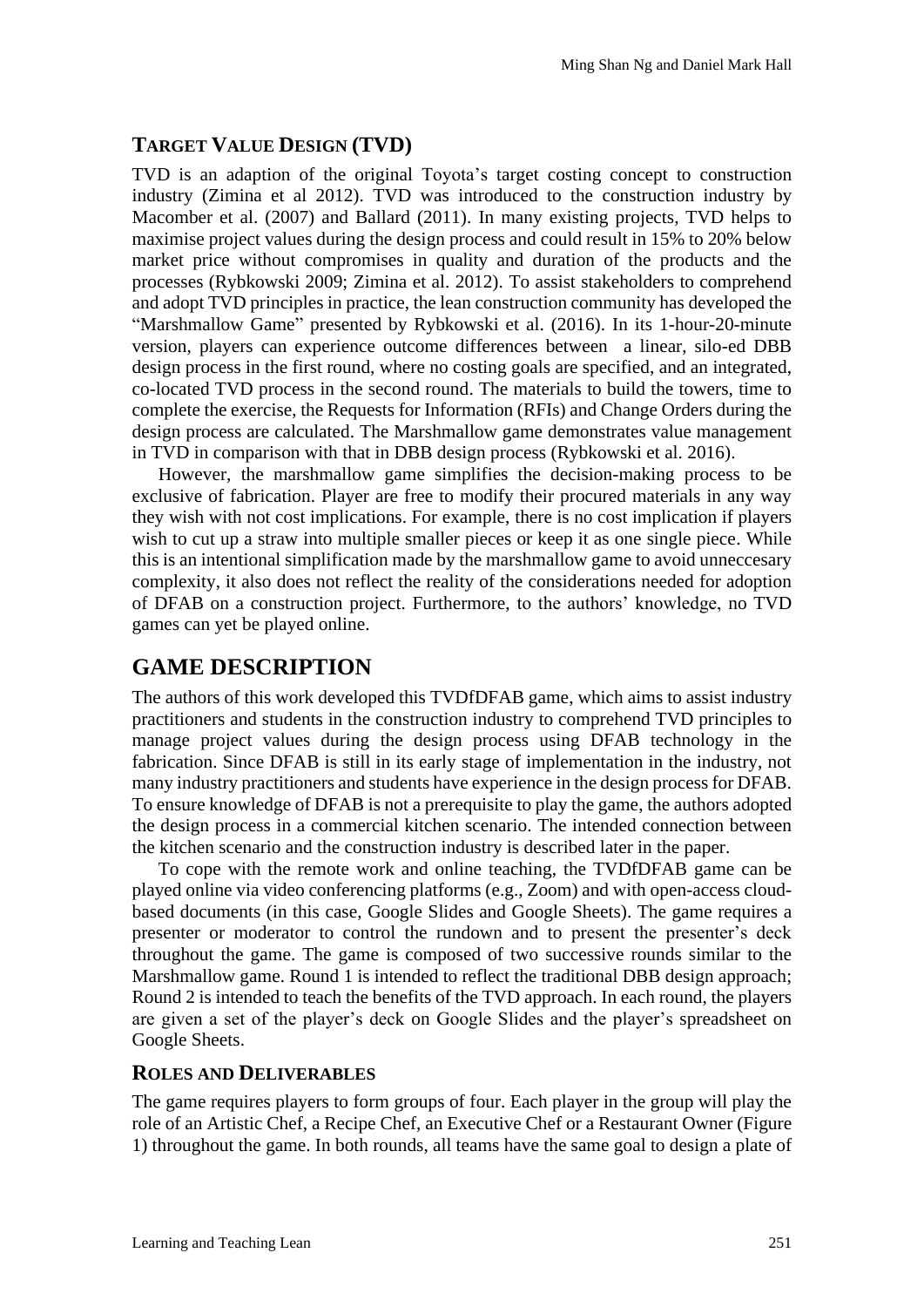salad for the team's newly opened 4-star restaurant. The scope of work and deliverables of each role are the same in both rounds. The ingredients available to compose the salad are carrot, cucumber, tomato and egg. The slices have been prepared for the Artistic Chefs to select, drag and drop during the design processes. Also, the tools are available in mainly three levels of automation- manual, semi-automated and fully-automated – as listed in three columns for the Executive Chefs to select on the Google Sheet as presented in Figure 2. In both rounds, the customer requests a "best design" salad with (i) at least 500g, the heavier the better; (ii) equally balanced in weights between the given ingredients; and (iii) inspired by the Vincent van Gogh's The Starry Night painting (Figure 3). In Round 1, the customer requests for a good price, while the restaurant profit accounts for 5% of the total cost. In Round 2, the customer offers a target price, while the restaurant profit is calculated by the set target price minus the total cost. The total cost in both rounds is calculated based on the total process cost with the selected tools, the total process time, penalties for weight imbalance of the ingredients and for underweight and bonus for the extra weight above 500g.



Figure 2: Available ingredients and the associated tools and calculation sheet in both rounds for each team to design the salad layout and price the process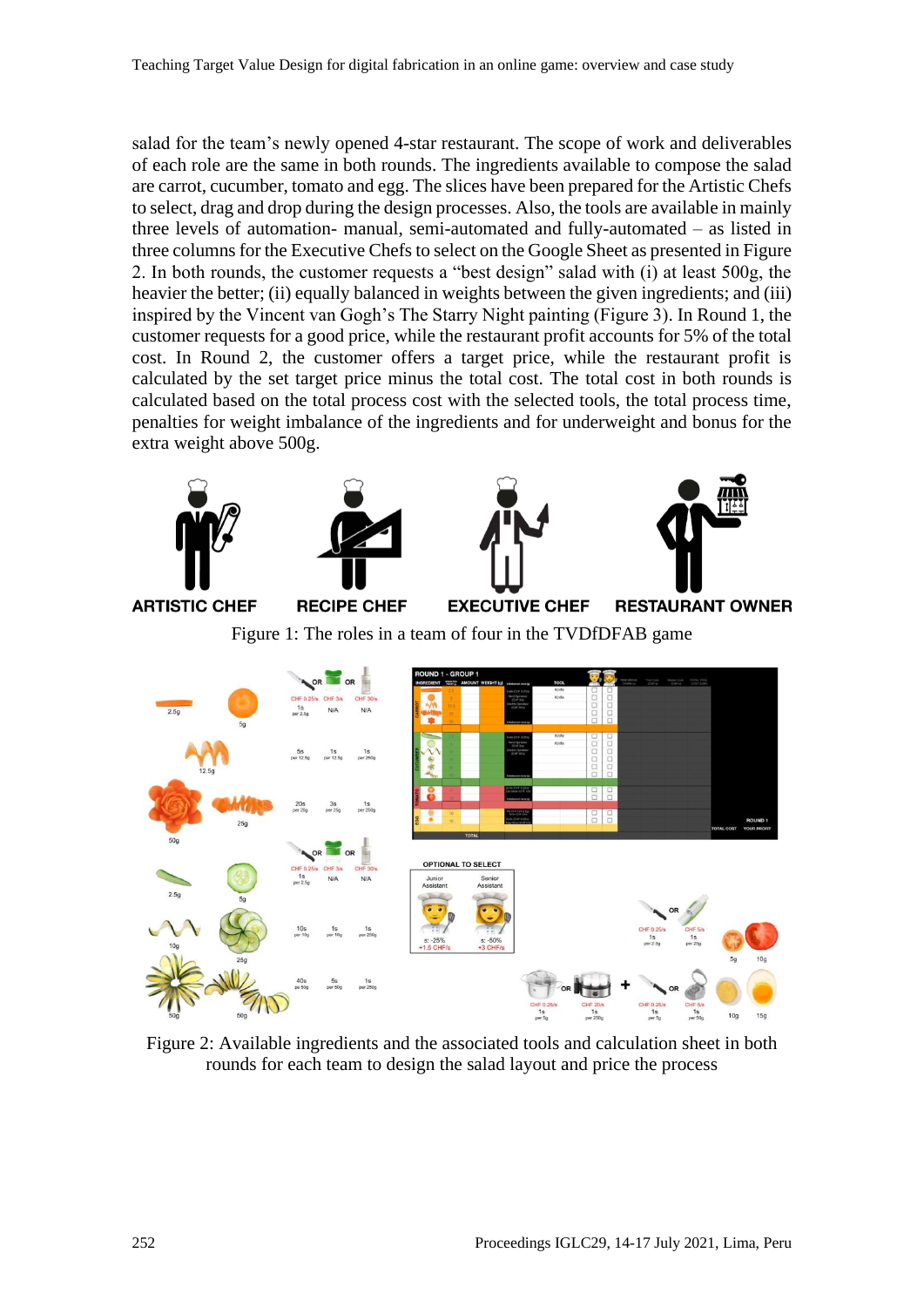

Figure 3: Design reference that mimics van Gogh's The Starry Night painting

Table 1 and Table 2 present the task details and the rundown of 15 mins duration in Round 1 and Round 2 respectively. The duration shaded in blue refers to the period when the players can actively work either on the Google Slides (as indicated with "SL") and/or on the Google Sheet (as indicated with "SH") to develop the salad design. While those shaded in green (as indicated with "View") refers to that the players can only passively observe the design processes conducted by their other teammates on both the Google Slides and the Google Sheet. The red thick vertical line indicates the design freeze cutoff time when the Artistic Chef and the Recipe Chef in each team can no longer continue their design development. In Round 1, the design process takes only 10 mins. The Executive Chef can only price the process after the design freeze; while in Round 2, the design process takes longer, with 15mins, and all players have to stop their work at the design freeze. In Round 1, the Restaurant Owner is not allowed to provide any comment throughout the design process. While in Round 2, the Restaurant Owner can provide verbal feedback during the design process. At the end of the game, the Restaurant Owner in each team has to either approve or reject the salad design based on the customer's requirements and values to the project stakeholders. The design process in Round 1 is relatively sequential while that in Round 2 adopts integrated information and organisation in the design process.

| Scope of work         | <b>Deliverables</b>     | <b>Task owner</b>       | 5 <sub>min</sub> | $10 \text{ min}$ | $15 \text{ min}$ |
|-----------------------|-------------------------|-------------------------|------------------|------------------|------------------|
| Layout concept design | The Starry Night        | <b>Artistic Chef</b>    | SL               |                  | View             |
| Weights optimisation  | <b>Balanced weights</b> | Recipe Chef             | View             | SL+SH            | View             |
| Process pricing       | Good price              | <b>Executive Chef</b>   | View             |                  | <b>SH</b>        |
| Design review         | Customer's values       | <b>Restaurant Owner</b> | View             |                  | View             |

Table 1: Task details and rundown of in total 15 mins duration in Round 1

| Scope of work         | <b>Deliverables</b>     | <b>Task owner</b>       | $5 \text{ min}$ | $10 \text{ min}$ | $15$ min |
|-----------------------|-------------------------|-------------------------|-----------------|------------------|----------|
| Layout concept design | The Starry Night        | <b>Artistic Chef</b>    |                 | SL               |          |
| Weights optimisation  | <b>Balanced weights</b> | <b>Recipe Chef</b>      |                 | SL+SH            |          |
| Price optimisation    | Good price              | <b>Executive Chef</b>   |                 | <b>SH</b>        |          |
| Design advice         | Customer's values       | <b>Restaurant Owner</b> |                 | View + Comment   |          |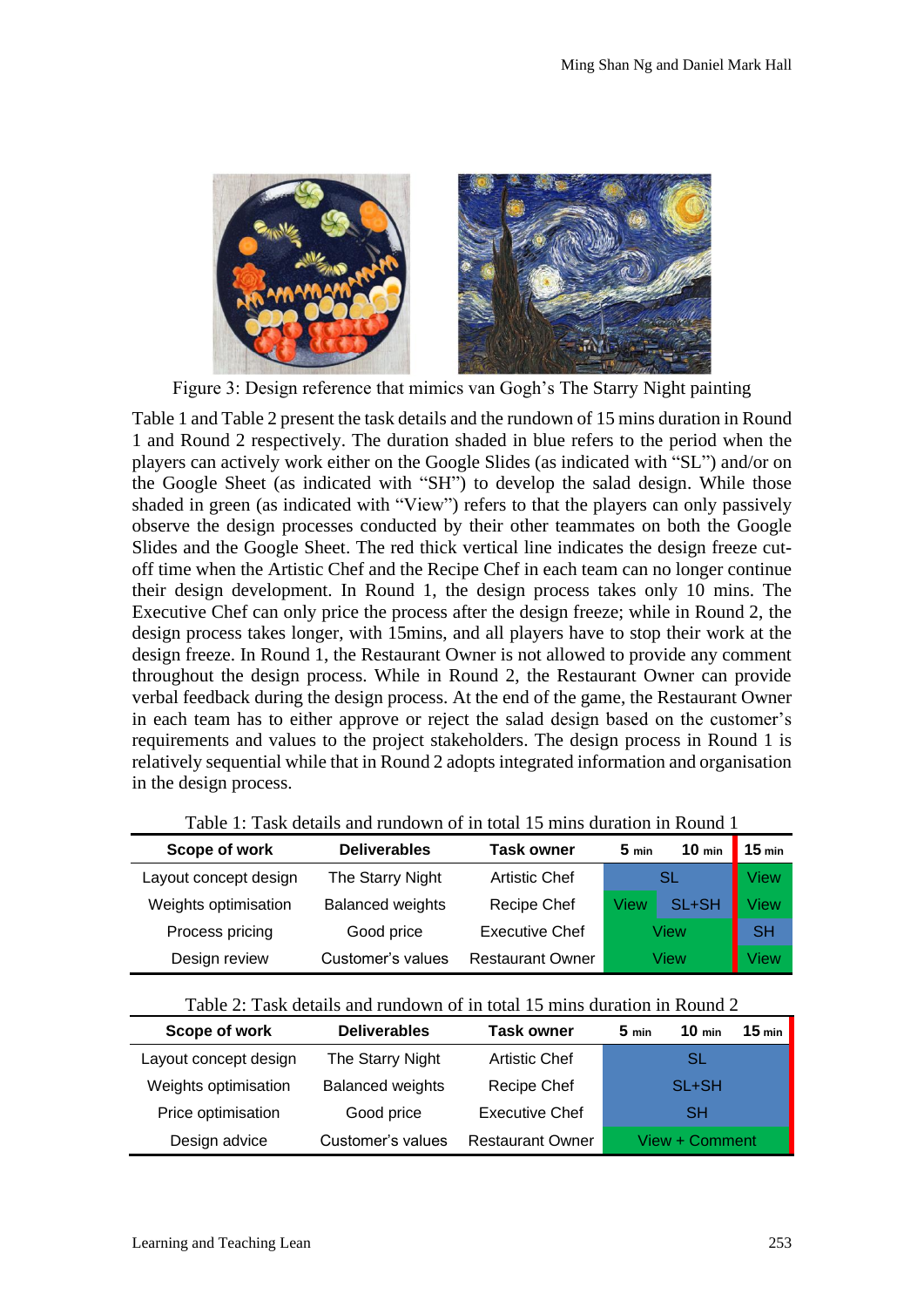### **CASE STUDY RESULTS**

As a preliminary validation of the effictiveness of the TVDfDFAB game, this paper reports a case study taken from one playing of the game. The game was implemented on on 7<sup>th</sup> December 2020 and played by 36 industry practitioners, researchers and master's degree students in the course "Lean, Integrated and Digital Project Delivery (LIDPD)" at ETH Zurich remotely in Switzerland. Their professional backgrounds include architecture, structural engineering and construction management. Table 3 presents the results of the case.<sup>4</sup>

The overall results firstly show that the mean  $(\mu)$  and the standard deviation  $(\sigma)$  of the total time in Round 2 is shorter than in Round 1. This was because the teams were more willing to adopt DFAB to foster automation. Secondly, the mean  $(\mu)$  and the standard deviation  $(\sigma)$  of the total cost in Round 2 is lower than that in Round 1. Thirdly, the mean ( $\mu$ ) profit in Round 2 is much higher than in Round 1, even though the profit in Round 1 was calculated in the way that the higher the cost, the higher the profit; while in Round 2, the profit was calculated by the set Target cost – CHF 200 – minus the total cost of the design delivered by each team. Last but not least, all design outputs in Round 2 have been approved by the Restaurant Owners base on the design performances such as the resemblance to *The Starry Night* painting. This shows that use of DFAB in TVD does not incur compromise in design of the aesthetic requirements, while achieving optimised values to stakeholders. The results of shorter time, lower cost and higher profit in Round 2 compared to Round 1 in this case results validate that this TVDfDFAB game helps to leverage the use of DFAB in TVD to maximise values in design.

|                | ROUND 1 - DBB approach     |                 |                          |                     | <b>ROUND 2-TVD approach</b> |                 |                          |                     |
|----------------|----------------------------|-----------------|--------------------------|---------------------|-----------------------------|-----------------|--------------------------|---------------------|
| Group          | <b>Total Cost</b><br>(CHF) | Profit<br>(CHF) | <b>Total Time</b><br>(s) | Design<br>approved? | <b>Total Cost</b><br>(CHF)  | Profit<br>(CHF) | <b>Total Time</b><br>(s) | Design<br>approved? |
| 1              | 217                        | 11              | 11                       | $\times$            | 176                         | 24              | 44                       | N                   |
| $\overline{2}$ | 321                        | 16              | 37                       | $\sqrt{}$           | 185                         | 15              | 36                       | V                   |
| 3              | 160                        | 8               | 48                       | $\sqrt{ }$          | 176                         | 24              | 40                       | V                   |
| 4              | 327                        | 16              | 78                       | $\sqrt{ }$          | 192                         | 8               | 26                       | V                   |
| 5              | 183                        | 9               | 39                       | $\sqrt{ }$          | 159                         | 41              | 31                       | $\sqrt{ }$          |
| 6              | 167                        | 8               | 29                       | $\sqrt{}$           | 160                         | 40              | 33                       | $\sqrt{ }$          |
| $\overline{7}$ | 254                        | 13              | 60                       | $\times$            | 160                         | 40              | 67                       | $\sqrt{ }$          |
| 8              | 194                        | 10              | 61                       | $\sqrt{}$           | 152                         | 48              | 28                       | $\sqrt{ }$          |
| 9              | 272                        | 14              | 172                      | $\sqrt{ }$          | 190                         | 10              | 64                       | $\sqrt{ }$          |
| μ              | 235                        | 12              | 66                       |                     | 172                         | 28              | 41                       |                     |
| $\sigma$       | 67.8                       | 3.4             | 45.8                     |                     | 15.9                        | 15.9            | 16.0                     |                     |

Table 3: The results of ROUND 1 and ROUND 2 in the game's case study.

<sup>&</sup>lt;sup>4</sup> The video recording of this case study dated  $7<sup>th</sup>$  December 2020 at ETH Zurich that demonstrates how this TVDfDFAB can be played via online platforms can be accessed here: <https://www.youtube.com/watch?v=Nywx8C6QvjU>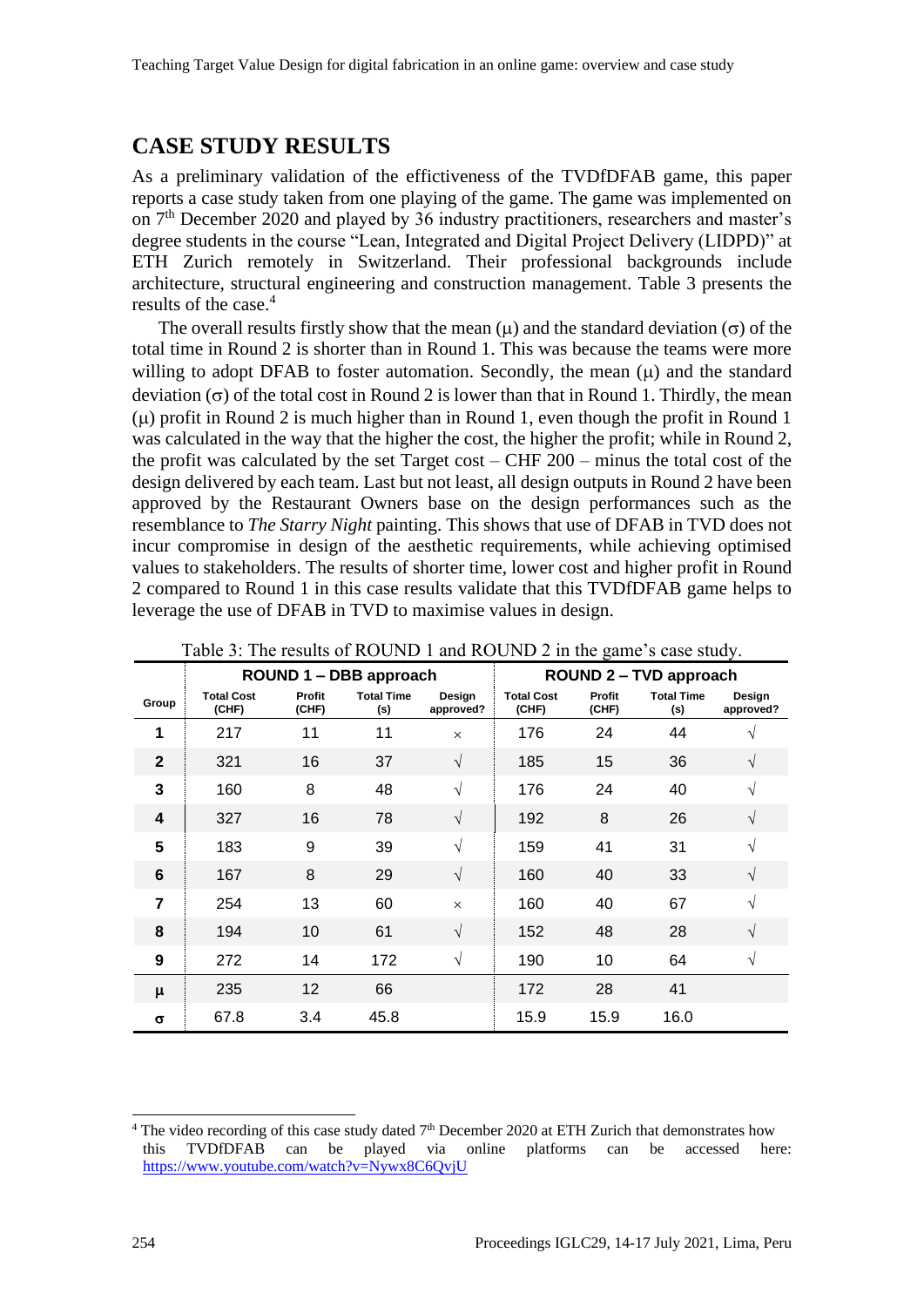### **DISCUSSION**

#### **REFLECTION IN THE CONSTRUCTION INDUSTRY**

Although this game adopts the commercial kitchen scenario for the DFAB processes as explained above, the roles and the design processes in both rounds mimic those in the real-world construction projects (Table 4). The project values include aesthetic and functional requirements and the process costs as the design deliverables. Within a team, there is an overall goal, which is to deliver a design to customer's target values. However, each role has their different deliverables, scopes of work and timeline to contribute to the design as shown in Tables 1 and 2 above. Therefore, the players ought to communicate with their teammates to incorporate the tradeoffs such as costs, weights and asthetic requirements with the design during the design processes. In this game, the customer does not request for fast and automated process using DFAB, but the process time accounts for one fraction of the total cost. This mimics the scenario in a typical construction project, where DFAB technology and automation might not be requested by the project owners in the project brief, but the duration of the construction process would account for a fraction of the total cost in the project.

Furthermore, different from the Marshmallow game developed by Rybkowski et al. (2016), this TVDfDFAB game demonstrates how TVD should integrate downstream fabrication process information such as tools' capability, process cost and speed information upstreams into the design development. This is made possible only by integrated organisation during the design process. This game also demonstrates the challenges in the TVD process. While the Marshmallow game does not give specific scope of work to each player, in TVDfDFAB the four roles have different deliverables and scopes of work. In the DBB design process, the Artistic Chef in a team might have more freedom of design at the beginning, where the resemblance to *The Starry Night* was the only deliverable during the first 5mins. While in the TVD process, the Artistic Chef has to coordinate with the other teammates and the deliverable of the resemblance to *The Starry Night* might not be the first priority at the beginning of the round. This game shows that the TVD approach has its challenges in design coordination, which reflects real-world TVD processes. This TVDfDFAB game allows players to experience some "pros and cons" in DBB and TVD design processes in real-world construction projects.

| <b>TVDfDFAB Game</b>  | <b>Construction</b>        | <b>TVDfDFAB Game</b>    | <b>Construction</b>   |
|-----------------------|----------------------------|-------------------------|-----------------------|
| <b>Artistic Chef</b>  | Design architect           | Recipe Chef             | Design engineer       |
| <b>Executive Chef</b> | Contractor                 | <b>Restaurant Owner</b> | Design manager        |
| The Starry Night      | Aesthetics challenge       | Weight                  | Function/ performance |
| Kitchen tool          | <b>Fabrication machine</b> | Design freeze           | Tender                |

Table 4: How the terms in this TVDfDFAB can be reflected in the construction industry

### **LIMITATIONS**

This game is still in its early stage of development and requires further improvement. Amongst all, there are four key concerns, which the authors have conducted corresponding measures to address. Firstly, players with more DFAB experience in practice might perform better in the game. To address this concern, the game adopts a commercial kitchen scenario, where DFAB processes are relatively common in our daily life in many countries worldwide. Thus, DFAB practical experience is not a prerequisite;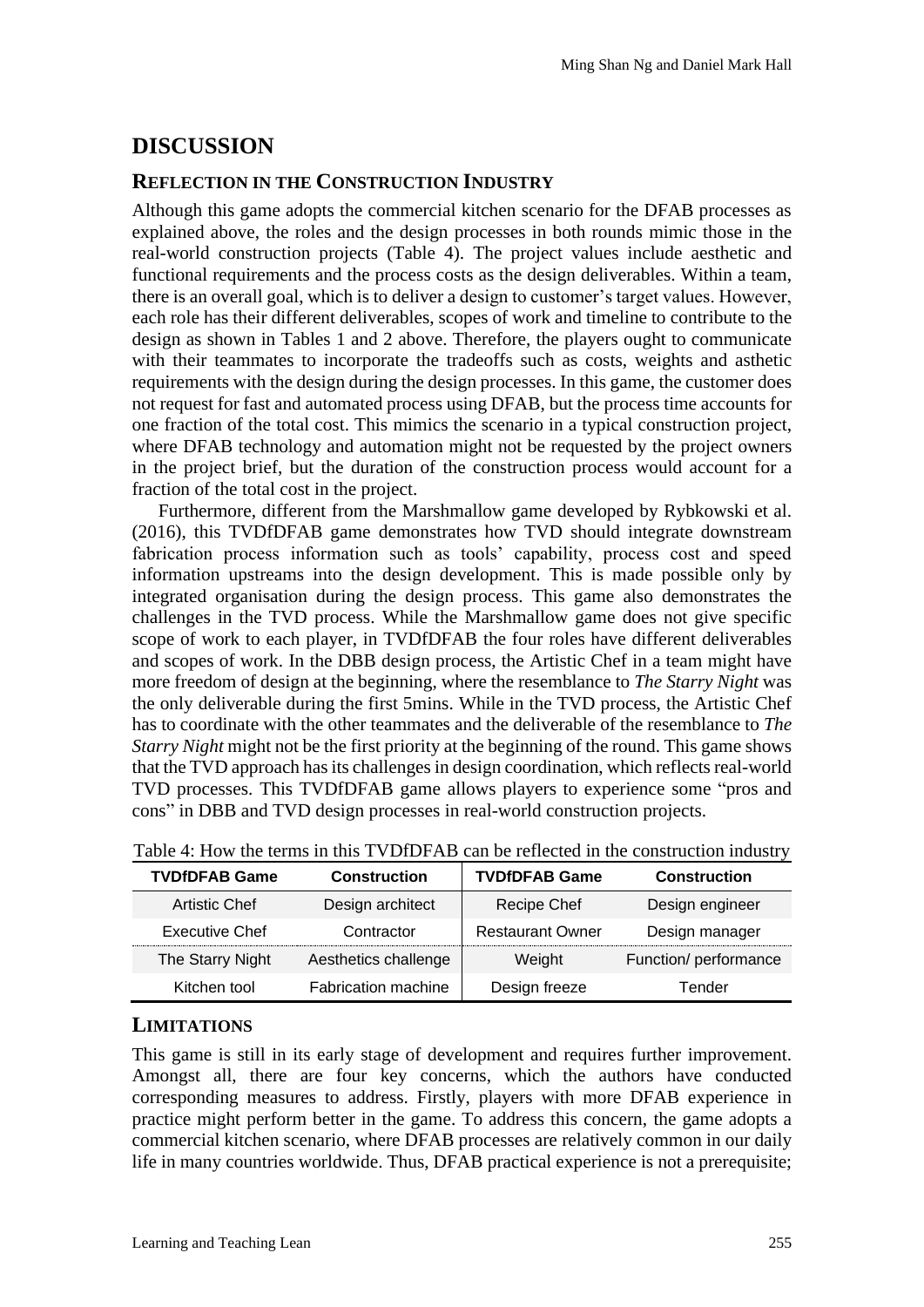and this would not significantly impact on the performance of the game. The validation case also shows that the results of the game were independent upon the player's experience.

Secondly, players who are more familiar with digital software might perform better in the game. To address this concern, the authors chose two common-used cloud-based platforms - Google Slides and Google Sheet, where most players are familiar with their function and ways of usage in their daily routine. For example, the ingredient pieces were all pre-created. The Artistic Chef in each team merely has to select, drag and drop, or rotate, the pieces on the Google Slides. No particular DFAB or software skills are required. Also, the weight and cost can be calculated automatically on the Google Sheet. Thus, no mathematical or engineering calculations are required during the processes.

Thirdly, this game has simplified the design process compared to that in a typical construction project. The design process in each round does not yet cover all the requirements and constraints such as material selection, regulatory compliances etc. The authors in particular explore a game which magnifies the use of DFAB in TVD in the game, which has not yet been included in state-of-the-art TVD games. A future case study can further elaborate and include more criteria of the cost elements and design requirements and explore how players can undertake a more complex design process in both the DBB and TVD processes, which take not only DFAB process but also material requirements etc. into account.

Fourthly, this game is designed in the way that the players undertaken the DBB design process first and then the TVD process. It is possible that the players got familiar with the design criteria and the the workflow in Round 1 and therefore they might have learned from experience and performed better in Round 2. To address this concern, a control group experience can be conducted where the two rounds can be played by different teams in parallel simultaneously to investigate the potential impact of this limitation. This work requires further research to explore theoretically the use of DFAB in TVD and how this helps to maximise values to stakeholders in construction projects.

Finally, it should be noted that TVDfDFAB is intented to be a complementary game to the Marshmallow game that addresses some limitations – namely as an online format in consideration of DFAB. However, this is not to suggest that TVDfDFAB should be considered a superior or replacement for the Marshmallow game which has a strong trackrecord of success. Instead, TVDfDFAB is proposed as an alternative and educators should consider the benefits and tradeoffs of each game.

### **CONCLUSION**

DFAB is emerging to foster automation and boost productivity in the construction industry (Agarwal et al. 2016). However, stakeholders find it hard to manage DFAB in construction projects because DFAB transforms the design process and requires downstream fabrication-related information and organisation to move upstream for design development (Carra et al. 2018). Discrete design and construction processes in traditional delivery models such as DBB hinders DFAB implementation (Ng et al. 2020). TVD, which facilitates concurrent engineering and design-to-target-values, has been proposed as a potential design management approach to manage DFAB in the design process and maximise values to project stakeholders (Ng and Hall 2019). However, the use of DFAB in TVD in construction is still new in the industry. The authors of this work build on top of state-of-the-art TVD games such as the Marshmallow game developed by Rybkowski et al. (2016) to explore using TVD game to assist project stakeholders to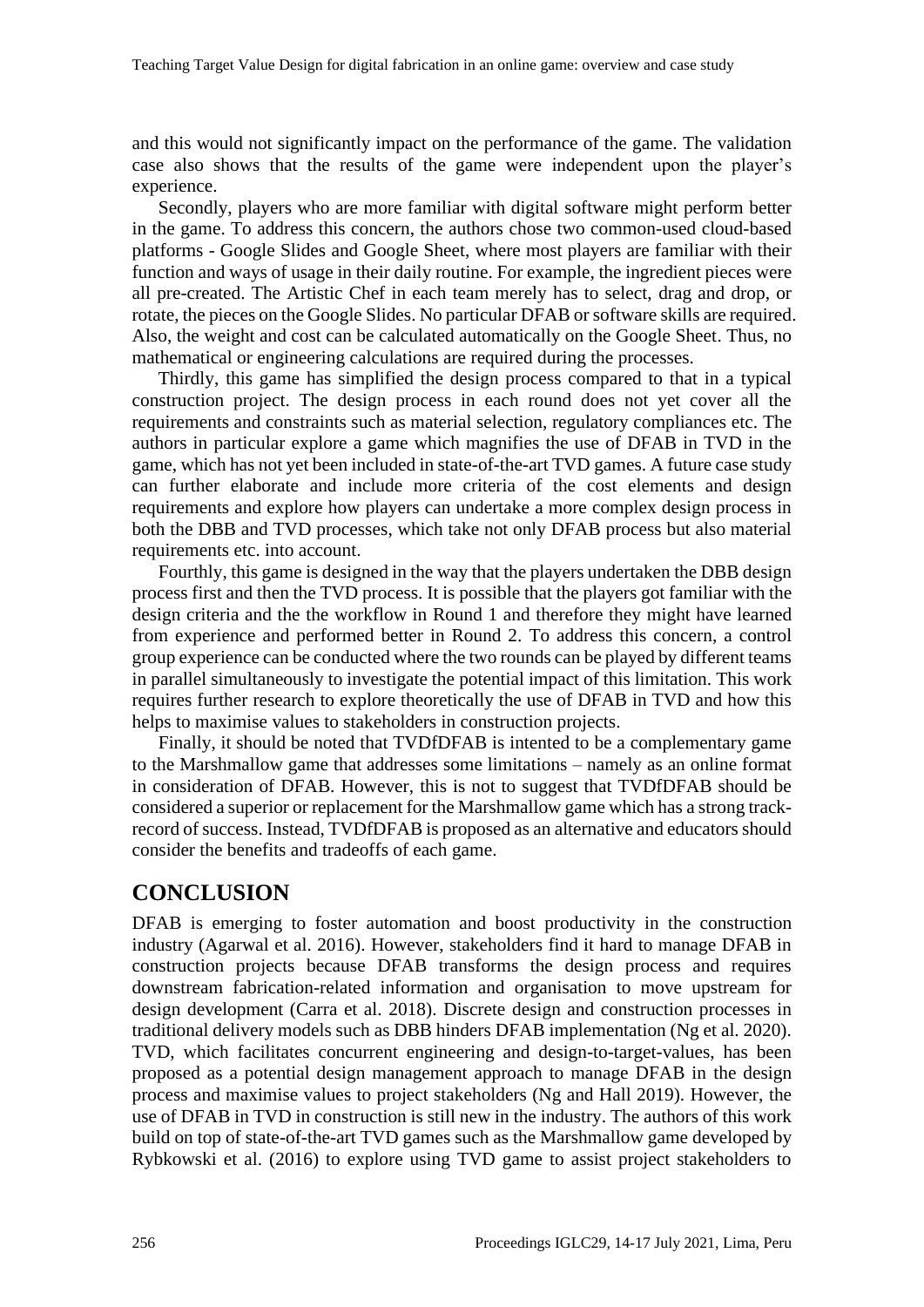comprehend TVD principles, so as to leverage the use of DFAB in TVD. This work presents a work-in-progress TVDfDFAB online game that allows players to consider DFAB processes in TVD. The game adopts a commercial kitchen scenario, where players conduct a salad design, which involves aesthetic, functional and cost challenges. Players form groups of four to conduct the design in Round 1 – DBB design process and Round 2 – TVD process successively. The roles, requirements, values and design processes mimic real-world construction projects. This work also presents a validation case played by 36 industry practitioners, researchers and students on 7<sup>th</sup> December 2020 in Switzerland. The results show that TVD helps players to implement and manage DFAB to achieve shorter time, lower cost and higher profit without compromise in design of the aesthetic requirements while achieving optimised values to stakeholders. This work further illustrates four key concerns as limitations and future research is required to explore theoretically the use of DFAB in TVD in construction projects. All in all, this work contributes to the body of knowledge in learning and teaching TVD and technology adoption.

# **ACKNOWLEDGMENTS**

The authors would like to thank Prof. Dr. Zofia Rybkowski, Mr. Alan Mossman and APLSO: Administering and Playing Lean Simulation Group for the feedback on the Alpha version played in early November 2020, and all the players who undertook the Bela version of the game on 7<sup>th</sup> December 2020 at ETH Zurich in Switzerland for the case study validation.

### **REFERENCES**

- Agarwal, R., Chandrasekaran, S., & Sridhar, M. (2016). *Imagining construction's digital future*.
- Ballard, G., and Morris, P. H. (2010). "Maximizing owner value through Target Value Design." 2010 AACE International Transactions: 1-16.
- Ballard, G. (2011). "Target Value Design: Current Benchmark 1.0." Lean Construction Journal, 2011, 79-84.
- Bock, T., & Linner, T. (2015). *Robot-Oriented Design*. NY: Cambridge Univ. Press.
- Bridgewater, C. (1993). "Principles of design for automation applied to construction tasks." *Automation in Construction*, *2*(1), 57–64.
- Carra, G., Argiolas, A., Bellissima, A., Niccolini, M., & Ragaglia, M. (2018). "Robotics in the construction industry: State of the art and future opportunities." 35th *ISARC 2018 and International AEC/FM Hackathon: The Future of Building Things*.
- Hall, D. M., Algiers, A., & Levitt, R. E. (2018). "Identifying the Role of Supply Chain Integration Practices in the Adoption of Systemic Innovations." *Journal of Management in Engineering*, *34*(6), 04018030.
- Hall, D. M., Whyte, J. K., & Lessing, J. (2019). "Mirror-breaking strategies to enable digital manufacturing in Silicon Valley construction firms: a comparative case study." Construction Management and Economics, 0(0), 1–18.
- Macomber, H., Howell, G., & Barberio, J. (2007). "Target-Value Design: Nine Foundational Practices for Delivering Surprising Client Value." *AIA Practice Management Digest*, 2–4.
- Miron, L. I. G., Kaushik, A., & Koskela, L. (2015). "Target value design: The challenge of value generation." *Proc. 23nd Ann. Conf. IGLC 23*, 815–825.